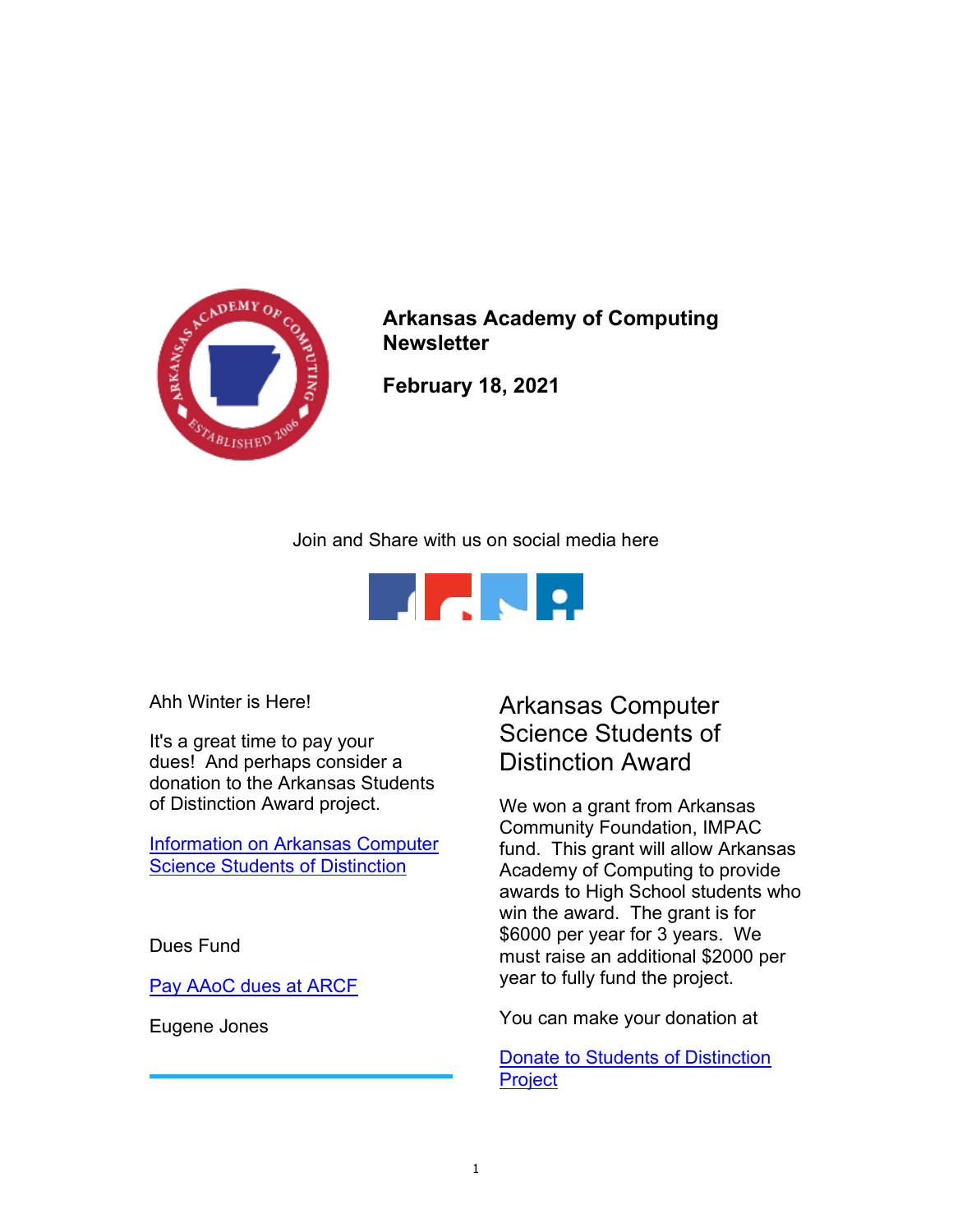Arkansas Academy of Computing YouTube

Presentation made at the Arkansas Academy of Computing's Annual Meeting Oct. 24, 2020 by Randy Mott, EVP & CEO, GM Global Information Technology

Link to our video

Scholarship donations are appreciated at:

General Scholarship Fund

# In the News

Adita Karkera

Arkansas Government

Arkansas Money and Politics

## Michael Paladino

**DMagazine** 

Arkansas Business

### Alese Stroud

Arkansas Business

#### Johnny Burgess

Arkansas Money and Politics

Note! This will show up as Annual Meeting Fund, don't worry we will move it before the annual meeting!

If you are interested in helping out, please contact Carl (501-860-0141) or Eugene (501-231-8860).

Arkansas Academy of Computing Scholarship Success Story



By Gary Dowdy

Brenda attended the Fall 2017 Induction Banquet at the encouragement of John Chamberlin. I met Brenda at the event and was impressed by her life story and coming to the U.S. (essentially all alone) to get an education. Within a month of our meeting, J.B. Hunt extended a paid virtual internship starting in January 2018. Brenda thrived in the internship role for two years working on a number of complex programming projects and presenting directly to our CIO twice on emerging technologies. As Brenda neared graduation at the University of Arkansas at Little Rock, J.B. Hunt extended her a full-time position as a Software Engineer. She is now part of the Carrier 360 team providing e-commerce/digital